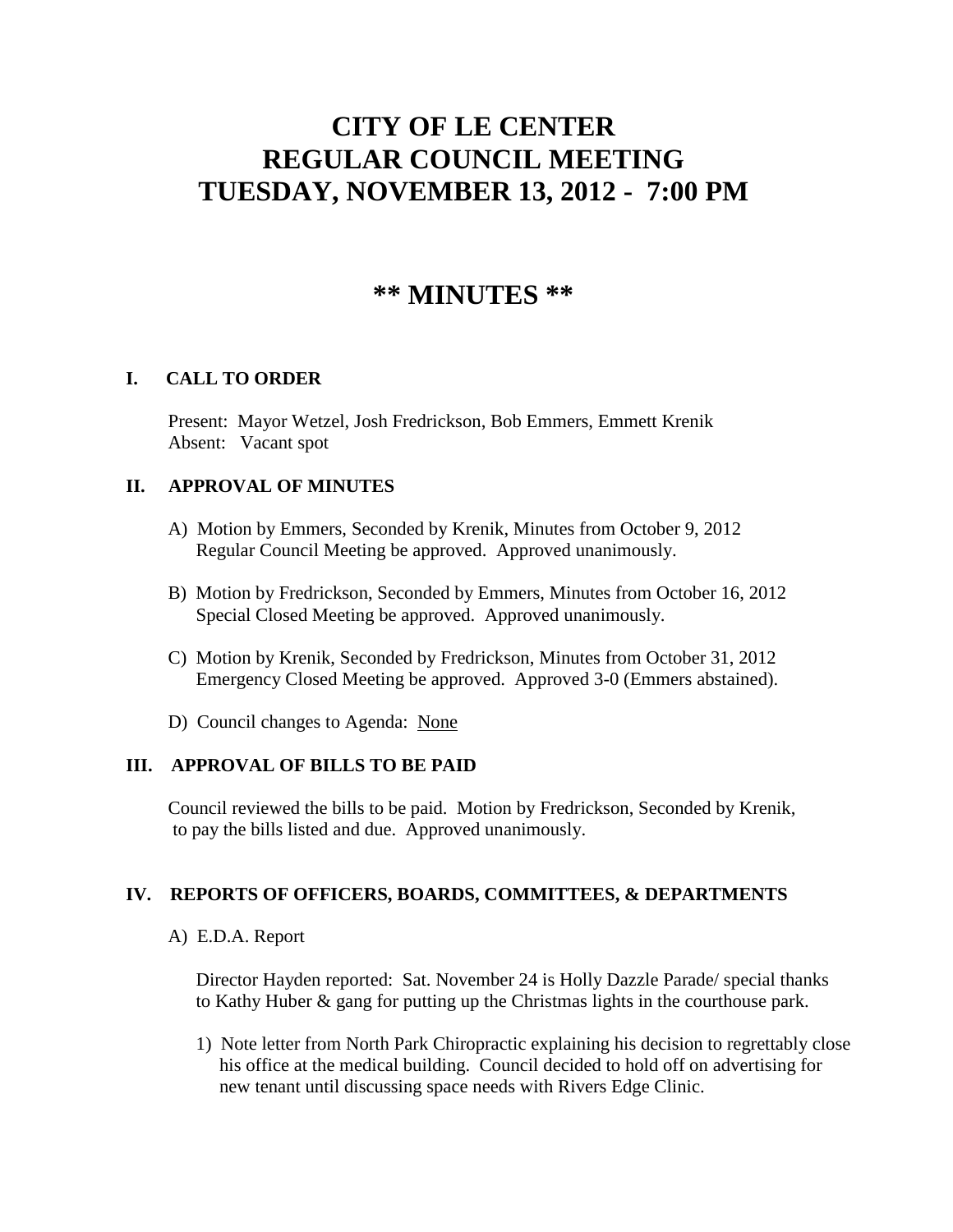#### B) P & Z Report

Building Official Block reported:

- 1) Consider a Conditional Use Permit for Jenny & Antonio Figueroa @ 377 North Cordova Avenue. They hoped to "move in" an existing house onto the bare lot there. Neighbor Jill Srnec spoke on the terrible condition of the lot; could the council put in additional conditions stipulating the trees & shrubs must be cut down on the property? Prospective owner Jenny Figueroa assured the council they would clean up the lot as they moved in the house. Council agreed this was reasonable. Motion by Krenik, Seconded by Emmers, to grant the Figueroa's the C.U.P. as recommended by P & Z including the following conditions: 1) All building codes must be followed and a foundation plan is required. 2) All R-1 Zoning Requirements must be adhered to including: setbacks, height, landscaping, parking, hard surface driveway, seeded or sodded lot, and other general zoning regulations from the zoning ordinance. 3) Provide the city with an "Irrevocable Letter of Credit" in the amount of \$16,000 as set by the council. C.U.P. with conditions approved unanimously.
- 2) Note: Public Hearing set for Nov. 27 at 7:00 pm for Guardian Inn- to consider C.U.P.
- C) Municipal Liquor Store

Manager Mike Nelson gave the October report: Sales were \$69,510: up \$2,800 from September, and down \$80 from Oct. '11. Nelson also reported: YTD sales were up by \$12,000 and expenses were down by \$6,000/ Elmer's bldg. fully rented/ darts & poker have started/ wine tasting at Legion went very well. Asst. Manager Brad Collins gave an explanation about the T.R.S. system: accurate inventory system/ save staff time on bookkeeping/ more accurate On-sale vs. Off-sale stocking/ all three cash registers will talk to each other concerning inventory. Total Cost= \$12,000 for hardware, software, & training. Motion by Fredrickson, Seconded by Emmers, to purchase in December. Approved unanimously.

D) Police Department

Police Chief Pfarr reported on the police activities for month of October: 104 calls/ 2,438 miles patrolled. Pfarr also reported: calls were down 19%, miles were down 8%. ARMER 800 Radios arriving this week; training will be Dec.  $10^{th}$  / SUV squad was involved in deer collision damaged \$8,900 vehicle & \$1,600 equipment= \$10,500 est.

- 1) New police car quote \$27,263.24. Yes- will use drug forfeiture money to outfit the new car. Motion by Wetzel, Seconded by Fredrickson, to lease/purchase the new police car in December. Approved by 3-1; Krenik vote No.
- 2) Consider police union agreement. Motion by Fredrickson, Seconded by Krenik, to table this item until a budget workshop meeting. Approved unanimously.
- E) Water, Sewer, Streets, Parks

Public Works Supt. Curt Roemhildt gave the monthly reports:

- $\triangle$  Refuse-340 yards of leaves were hauled to landfill this fall.
- $\bullet$  Parks- skating rink: both sides of rink were leveled and compacted by city staff.